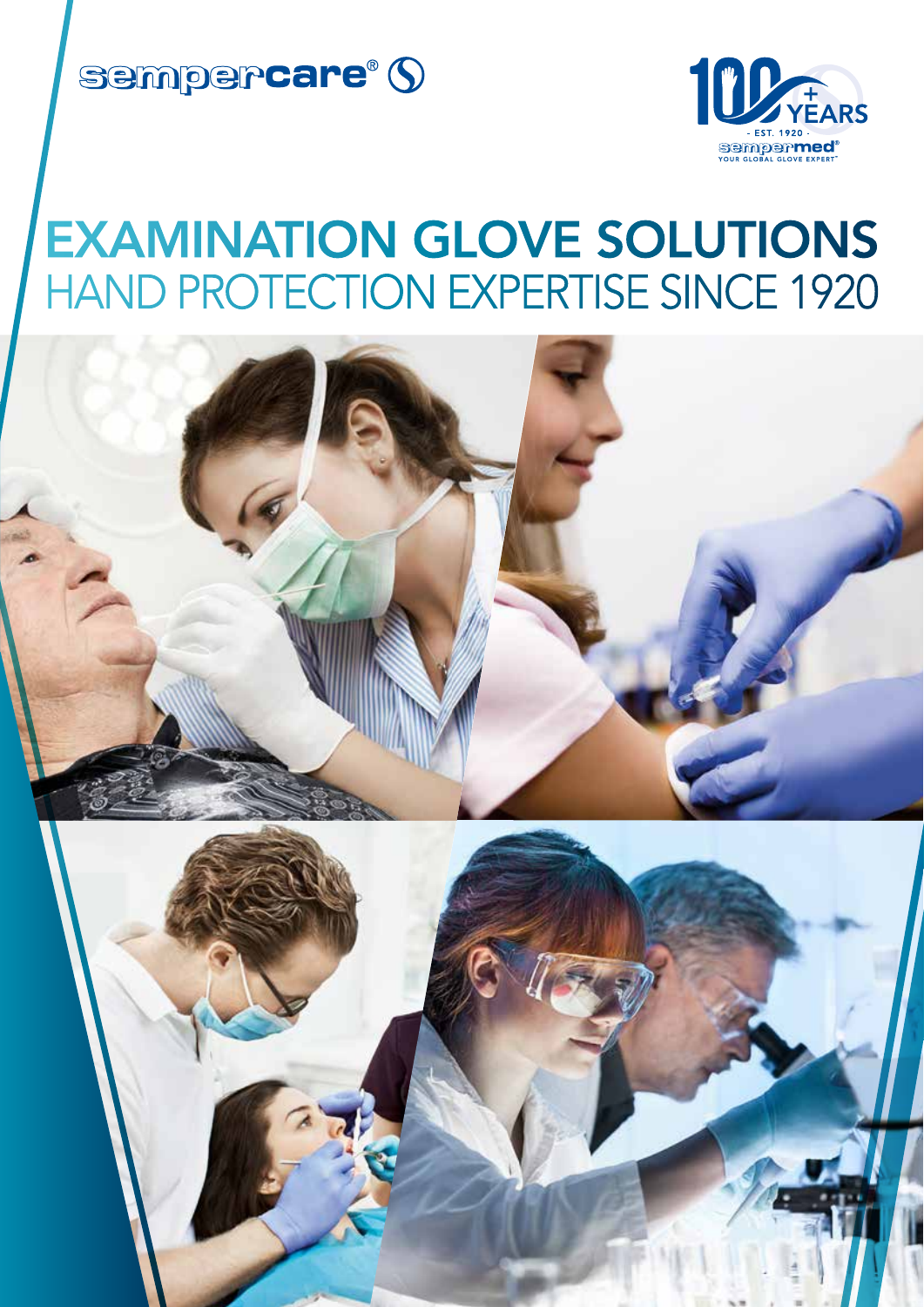# MILE **STONES**

### OUR FUTURE HOME

Construction commences on a factory in Wimpassing, Austria, which will one day house Sempermed's surgical glove production and research and development centre.

20

19

60s

09

20

15

20

18

20

20

18

18

24

52

GROUNDBREAKING

Semperit is founded by Johann Nepomuk Reithoffer, a tailor, entrepreneur and inventor

**BEGINNINGS** 

specialising in waterproof fabrics.

### $MD^{\prime}$ .N'rs 19 20

#### FIRST GLOVES Semperit starts producing latex gloves.

### GLOBAL APPEAL

Sempermed gloves are donned by healthcare professionals around the world.

### A TRIED & TESTED SOLUTION

The comfortable Sempercare® Nitrile Skin<sup>2</sup> reliably protects against infections.<sup>1</sup>

### EXPANDING OUR PRODUCTION

At Plant 7, a state-of-the-art manufacturing facility, we are producing quality online-chlorinated nitrile gloves.



### A CENTURY OF GLOVE EXPERTISE

Semperit Investments Asia Pte. Ltd, 8 Jurong Town Hall Road, #29–03 to 06 The JTC Summit, Singapore 609434, Singapore Tel.: +65 6274 4861 · Fax.: +65 6274 6977 sempermed@semperitgroup.com · www.sempermed.com



### SUSTAINABILITY & SKIN-FRIENDLINESS

The innovative Green Glove Technology introduces a new level of sustainability in glove manufacturing.



Sempermed Europe GmbH Austria, 1100 Vienna, Am Belvedere 10, QBC 2a Tel.: +43 1 79 777-0 · Fax: +43 1 79 777-630 sempermed@semperitgroup.com · www.sempermed.com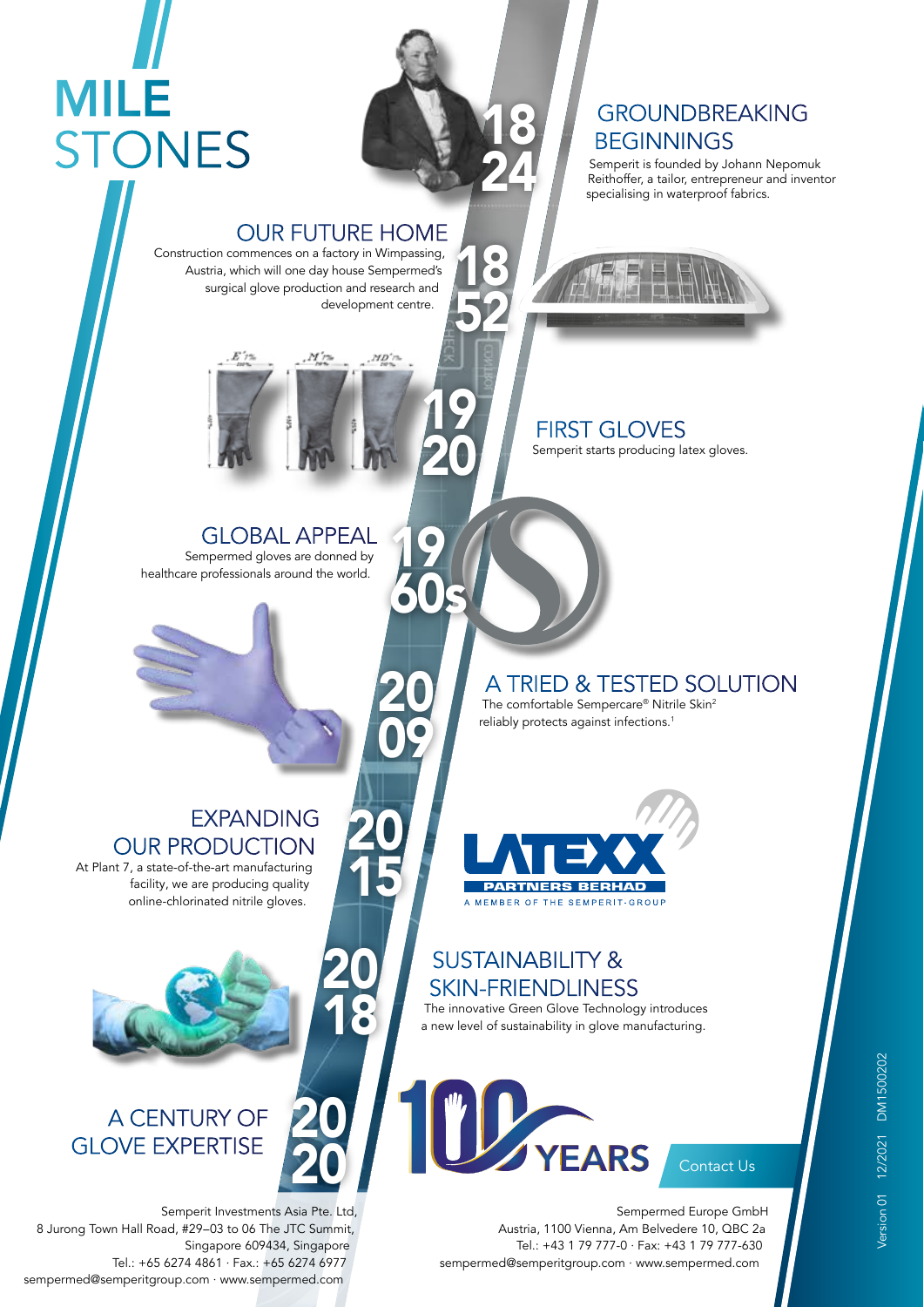## WHY PROFESSIONALS TRUST SEMPERCARE®

### A COMPREHENSIVE PORTFOLIO

In 1920, our first latex gloves were produced in Wimpassing, Austria. Since then, Sempermed has continuously enhanced its expertise in the research & development and manufacturing of quality medical gloves. 100 years and many milestones later, we are proud to offer a comprehensive examination glove portfolio which caters to the needs of users in a many different professions. Whether protection, skin-friendliness, comfort or grip matters most to you, we have products which can fulfil your requirements.

### DOUBLE PROTECTION

Sempercare® examination gloves are double-certified, in accordance with Medical Device Regulation (EU)2017/745 as well as Personal Protective Equipment Regulation (EU) 2016/425, to ensure the safety of both user and patient. Furthermore, our exam gloves fulfill all parts of EN standard 455 and have been tested according to ASTMF1671 / F1671M, which means that the glove material protects against bacteria, fungi and viruses including SARS-CoV-2, HIV and Hepatitis B & C.

### SAFE FOR SENSITIVE SKIN

We offer solutions that protect your skin from common allergies. Synthetic materials which are free from allergenic latex proteins, skin-friendly manufacturing methods like our Green Glove technology, and our specially developed washing and finishing process significantly reduce the risk of skin allergies.

### YOUR CHOICE OF MATERIAL

The Sempercare® portfolio consists of latex, nitrile and vinyl gloves. We generally recommend nitrile material as it can effectively protect against viral infections and various chemicals\* , offer high tensile strength, provide latex-like comfort and is latex and powder free.

### THE RIGHT GRIP FOR YOU

From gloves featuring a smooth surface structure to ones that offer extra grip, textured fingers or a micro-rough surface, our examination glove portfolio presents different solutions which may suit your needs.

### FAST & EASY TO DON

Thanks to the inner coating, all our examination gloves are quick to don and remove. The Sempercare® silk even features a special silk inner coating for easy donning.

### EXTRA LONG GLOVES

Our examination gloves have a median length of at least 240 mm. When additional protection for the wrist and forearm is required, the longer-cuff Sempercare® nitrile shine+ may be the right choices for you.

IMPORTANT NOTE: The latest product information is available at www.sempermed.com under the 'Products' tab. Failure to observe this information, in particular with regard to (chemical) resistance,<br>frequency of use and tolerability of the gloves, can result in personal injury and/or material damage.<br>Semperit is no and handling. In case of damage or unusual signs of wear and tear, gloves shall not be used. In case of any doubt, expert advice should be sought before use. The information and classification is up to date as of the date of publication. Technical details are average values from production and may vary in individual cases. This disclaimer is subject to mistakes, printing errors and amendments. CAUTION: Natural latex can cause allergic reactions, including anaphylactic shock. Semperit bears no liability for allergic reactions. ©Copyright 2021 Sempermed

<sup>1)</sup> according to EN 455-1 and ASTM F-1671<sup>2</sup> Please note the Sempercare chemical resistance list,<br>available on www.sempermed.com/sempermed\_informs/chemical\_resistance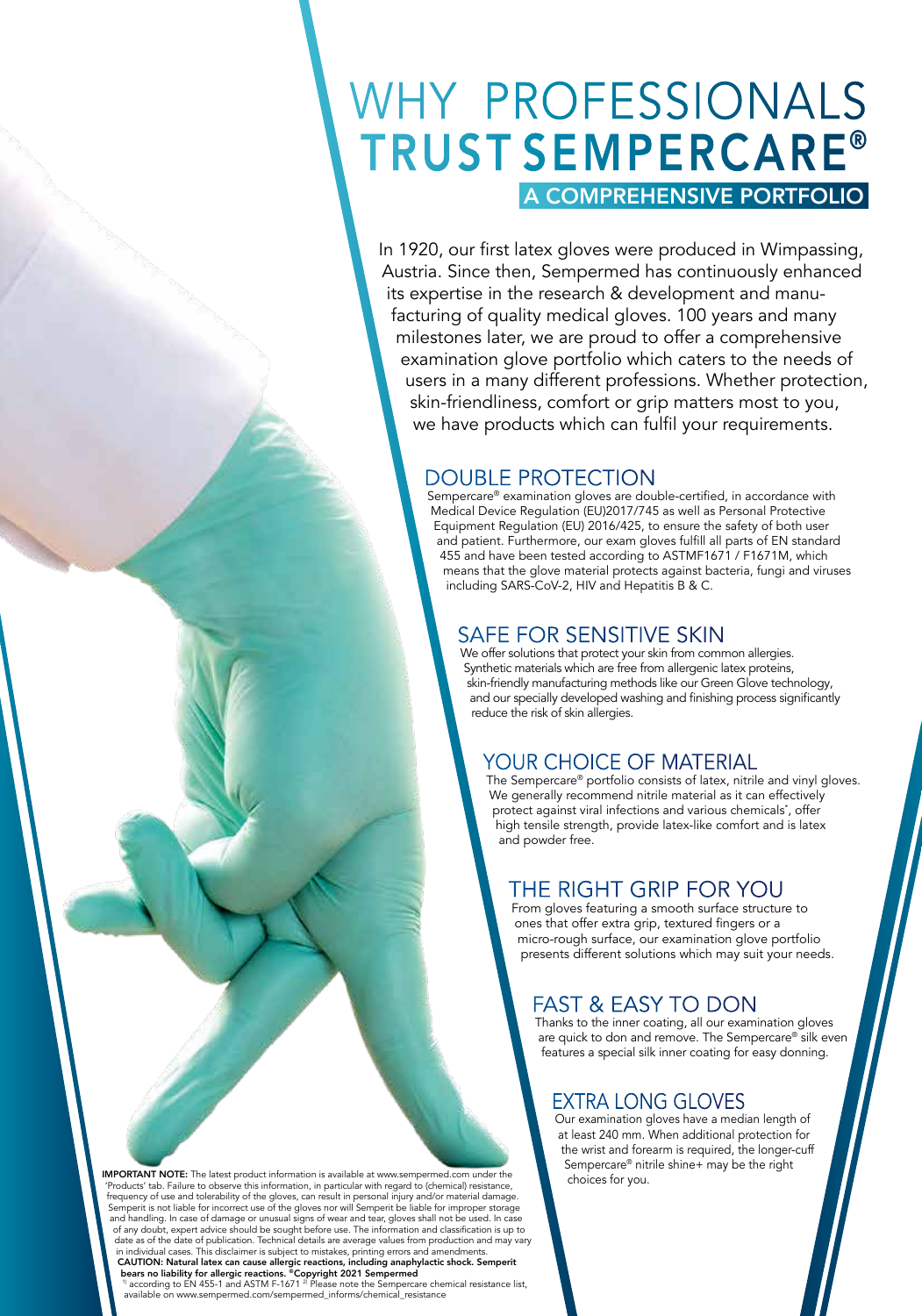|                                     |                                                                                                                                                      |                                                                                                                                       |                                                                                                                                          | <b>NITRILE / UNSTERILE</b>                                                                                   |                                                                                                                  |                                                                                                                  |
|-------------------------------------|------------------------------------------------------------------------------------------------------------------------------------------------------|---------------------------------------------------------------------------------------------------------------------------------------|------------------------------------------------------------------------------------------------------------------------------------------|--------------------------------------------------------------------------------------------------------------|------------------------------------------------------------------------------------------------------------------|------------------------------------------------------------------------------------------------------------------|
| <b>BRAND NAME</b>                   | <b>SEMPERCARE<sup>®</sup></b><br>SAFE+                                                                                                               | <b>SEMPERCARE<sup>®</sup></b><br><b>NITRILE</b>                                                                                       | <b>SEMPERCARE<sup>®</sup></b><br><b>NITRILE SHINE+</b> SILK                                                                              | <b>SEMPERCARE</b> <sup>®</sup>                                                                               | <b>SEMPERCARE®</b><br><b>NITRILE SKIN<sup>2</sup></b>                                                            | <b>SEMPERCARE<sup>®</sup></b><br><b>VELVET</b>                                                                   |
|                                     |                                                                                                                                                      |                                                                                                                                       |                                                                                                                                          |                                                                                                              |                                                                                                                  | <b>Change of</b>                                                                                                 |
| <b>KEY GLOVE</b><br><b>FEATURES</b> | enhanced protection<br>thanks to longer cuff<br>$\blacksquare$ finger textured for<br>secure grip<br>$\blacksquare$ chemical resistance <sup>2</sup> | good chemical<br>resistance <sup>2</sup><br>suitable for specific<br>cytostatics (accord-<br>ing to cytostatics<br>list) <sup>2</sup> | enhanced protection liquid silk-enriched<br>thanks to longer cuff<br>white colour<br>comfortable fit<br>thanks to soft &<br>light design | inner coating for a<br>silky-smooth feeling<br>nourishes users' skin,<br>especially during<br>prolonged wear | lavender blue colour<br>■ comfortable fit<br>thanks<br>to soft material<br>good sensitivity<br>and tactile sense | ■ 'soft as velvet'<br>material<br>enhanced sense<br>of touch<br>comfortable fit thanks<br>to soft & light design |

comfortable fit thanks to soft & light design

significantly higher force at break

|                                                                                   |                                   |                                   | <b>BASIC INFORMATION</b>          |                                   |                                   |                                   |
|-----------------------------------------------------------------------------------|-----------------------------------|-----------------------------------|-----------------------------------|-----------------------------------|-----------------------------------|-----------------------------------|
| <b>MATERIAL</b>                                                                   | nitrile butadiene<br>rubber (NBR) | nitrile butadiene<br>rubber (NBR) | nitrile butadiene<br>rubber (NBR) | nitrile butadiene<br>rubber (NBR) | nitrile butadiene<br>rubber (NBR) | nitrile butadiene<br>rubber (NBR) |
| <b>COLOUR</b>                                                                     | blue                              | blue                              | white                             | white                             | lavender blue                     | lavender blue                     |
| <b>EXTERIOR</b>                                                                   | finger textured                   | finger textured                   | finger textured                   | finger textured                   | finger textured                   | finger textured                   |
| <b>INSIDE TREATMENT</b>                                                           | powder free                       | powder free                       | powder free                       | powder free /<br>silk coated      | powder free                       | powder free                       |
| <b>LENGTH</b> as per EN 455-2                                                     | median 300mm                      | median 240mm                      | median 265mm                      | median 240mm                      | median 240 mm                     | median 240 mm                     |
| <b>WALL THICKNESS</b><br>measured in double layer<br>in the palm area             | $0.20$ mm                         | $0.20$ mm                         | $0.14$ mm                         | $0.14$ mm                         | $0.14$ mm                         | $0.12$ mm                         |
| <b>FORCE AT BREAK</b><br>as per EN455-2 Typical<br>production value               | median 8 N                        | median 9N                         | median 6 N                        | median 6N                         | median 7 N                        | median 6 N                        |
| <b>DURABILITY</b><br>in original packaging if stored<br>as per DIN 7716, ISO 2230 | 3 years                           | 3 years                           | 3 years                           | 3 years                           | 3 years                           | 3 years                           |
| <b>NATURAL LATEX-FREE</b>                                                         | yes                               | yes                               | yes                               | yes                               | yes                               | yes                               |
| <b>ACCELERATOR-FREE</b>                                                           | no                                | no                                | no                                | no                                | no                                | no                                |

|                                                                                                                                                            |                                               |                                               | <b>LABELLING</b>                              |                                               |                                               |                                               |
|------------------------------------------------------------------------------------------------------------------------------------------------------------|-----------------------------------------------|-----------------------------------------------|-----------------------------------------------|-----------------------------------------------|-----------------------------------------------|-----------------------------------------------|
| <b>PURPOSE</b><br>MDR<br>as set out in MD Regulation<br><b>Branch</b><br>(EU) 2017/745<br>PPE<br>as set out in PPE Regulation<br>(EU) 2016/425<br>Cat. III | CE Class I<br>CE Category III<br>complex risk | CE Class I<br>CE Category III<br>complex risk | CE Class I<br>CE Category III<br>complex risk | CE Class I<br>CE Category III<br>complex risk | CE Class I<br>CE Category III<br>complex risk | CE Class I<br>CE Category III<br>complex risk |
| <b>ASTM</b>                                                                                                                                                | D6319                                         | D6319                                         | D6319                                         | D6319                                         | D6319                                         | D6319                                         |
| EN 455 1-4                                                                                                                                                 |                                               |                                               |                                               | ✓                                             |                                               |                                               |
| EN 420/ EN ISO 21420                                                                                                                                       |                                               |                                               |                                               | $\checkmark$                                  |                                               | $\checkmark$                                  |
| <b>EN ISO 374</b>                                                                                                                                          |                                               |                                               |                                               |                                               |                                               |                                               |
| <b>EN 421</b>                                                                                                                                              |                                               |                                               |                                               |                                               |                                               |                                               |
| <b>AQL FOR PINHOLES</b><br>(inspection level G1)                                                                                                           | 1.5                                           | 1.5                                           | 1.5                                           | 1.5                                           | 1.0 & 1.5                                     | 1.5                                           |
| <b>FOOD CONTACT REG.</b><br>1935/2004                                                                                                                      |                                               |                                               |                                               |                                               |                                               |                                               |

### PACKAGING / LOGISTIC INFORMATION

| <b>REFERENCE NUMBER</b>                 | 100 pcs. 8267 5803x<br>$("x" = 1 for XS, 3 for S, 5)$<br>for M, 7 for L, 9 for XL) | 100 pcs. 8267 8163x<br>200 pcs. 8267 9143x<br>$''x'' = 1$ for XS, 3 for S, 5<br>for M, 7 for L, 9 for XL) | 8267 7843x                             | 8267 6083x<br>$("x" = 1 for XS, 3 for S, ("x" = 1 for XS, 3 for S,$<br>5 for M, 7 for L, 9 for XL) 5 for M, 7 for L, 9 for XL) | 100 pcs.: 8267 9804x                                      | 300 000x<br>$(100 \text{ pcs:} "x" = 6795 \text{ for } XS,$<br>200 pcs.: 8267 9384x 6796 for S, 6797 for M, 6798<br>AQL 1.0: 8267 9914x for L, 6799 for XL 200 pcs:<br>$("x" = 1$ for XS, 3 for S, $"x" = 6800$ for XS, 6801 for S,<br>5 for M, 7 for L, 9 for XL) 6802 for M, 6803 for L, 6804<br>for XL) |  |  |  |  |
|-----------------------------------------|------------------------------------------------------------------------------------|-----------------------------------------------------------------------------------------------------------|----------------------------------------|--------------------------------------------------------------------------------------------------------------------------------|-----------------------------------------------------------|------------------------------------------------------------------------------------------------------------------------------------------------------------------------------------------------------------------------------------------------------------------------------------------------------------|--|--|--|--|
| <b>AVAILABLE SIZES</b>                  | XS/S/M/L/XL                                                                        | XS/S/M/L/XL                                                                                               | XS/S/M/L/XL                            | XS/S/M/L/XL                                                                                                                    | XS/S/M/L/XL                                               | XS/S/M/L/XL                                                                                                                                                                                                                                                                                                |  |  |  |  |
| <b>PCS / DISPENSER</b>                  | XS/S/M/L: 100 pcs.<br>XL: 90 pcs.                                                  | XS/S/M/L:<br>100 or 200 pcs.<br>XL: 90 or 180 pcs.                                                        | XS/S/M/L: 150 pcs.<br>XL: 135 pcs.     | XS/S/M/L: 150 pcs.<br>XL: 135 pcs.                                                                                             | XS/S/M/L:<br>100 or 200 pcs.<br>XL: 90 or 180 pcs.        | XS/S/M/L:<br>100 or 200 pcs.<br>XL: 90 or 180 pcs.                                                                                                                                                                                                                                                         |  |  |  |  |
| <b>PCS / TRANSPORT</b><br><b>CARTON</b> | XS/S/M/L: 1.000 pcs.<br>XL: 900 pcs.                                               | XS/S/M/L:<br>1.000 or 2.000 pcs<br>XL: 900 or 1.800 pcs.                                                  | XS/S/M/L: 1.500 pcs.<br>XL: 1.350 pcs. | XS/S/M/L: 1.500 pcs.<br>XL: 1.350 pcs.                                                                                         | XS/S/M/L:<br>1.000 or 2.000 pcs.<br>XL: 900 or 1.800 pcs. | XS/S/M/L:<br>1.000 or 2.000 pcs.<br>XL: 900 or 1.800 pcs.                                                                                                                                                                                                                                                  |  |  |  |  |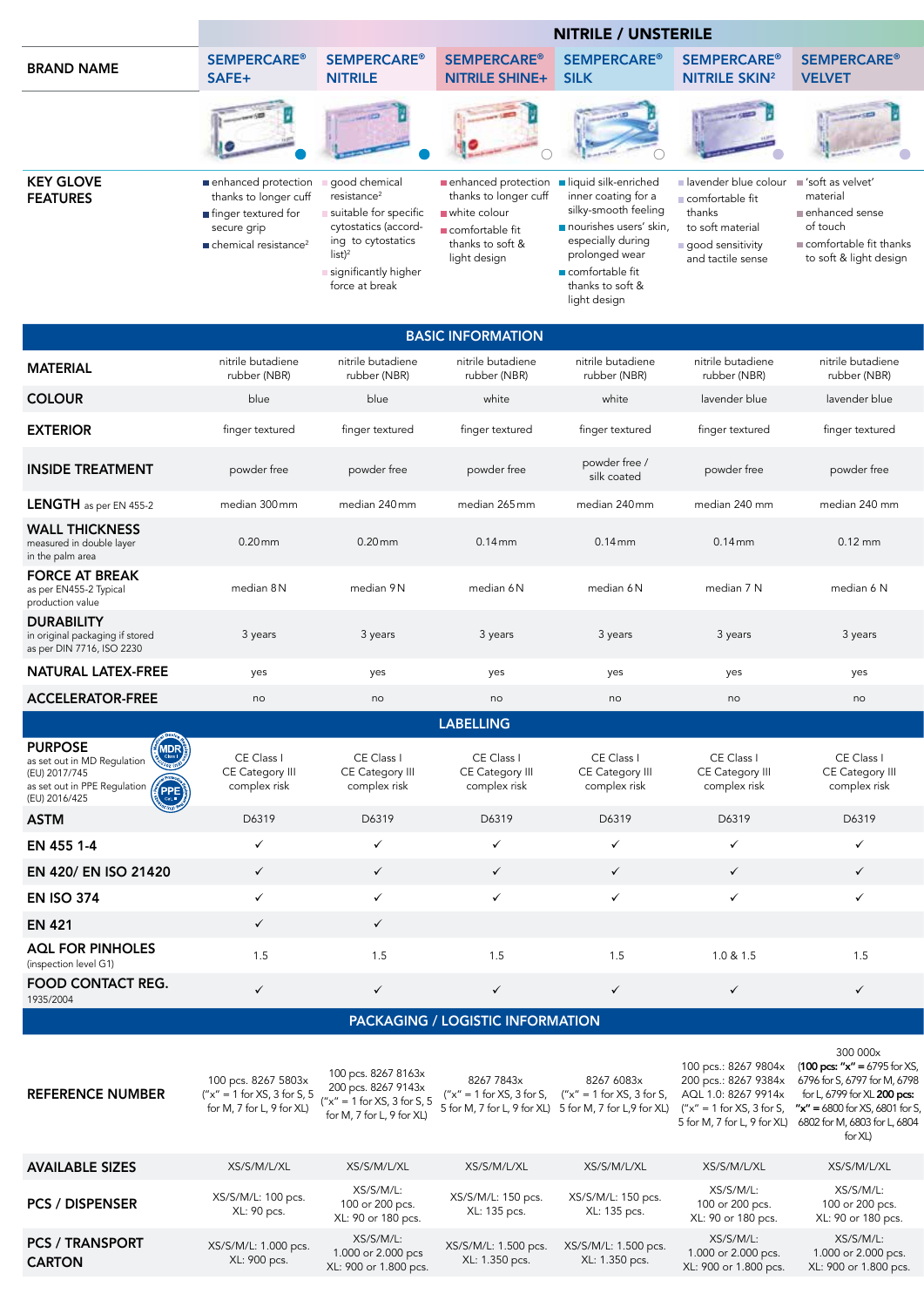|                                                                                                                                                                                           |                                                                                                                                                        | <b>LATEX / UNSTERILE</b>                                                                                                        |                                                                                  |                                                                                                                                                                                                                                     | <b>VINYL / UNSTERILE</b>                                                                                                                                         |
|-------------------------------------------------------------------------------------------------------------------------------------------------------------------------------------------|--------------------------------------------------------------------------------------------------------------------------------------------------------|---------------------------------------------------------------------------------------------------------------------------------|----------------------------------------------------------------------------------|-------------------------------------------------------------------------------------------------------------------------------------------------------------------------------------------------------------------------------------|------------------------------------------------------------------------------------------------------------------------------------------------------------------|
| <b>SEMPERCARE®</b><br><b>GREEN</b>                                                                                                                                                        | <b>SEMPERCARE<sup>®</sup></b><br><b>EDITION IC</b>                                                                                                     | <b>SEMPERCARE<sup>®</sup></b><br><b>EDITION</b>                                                                                 | <b>SEMPERCARE<sup>®</sup></b><br><b>LATEX</b><br><b>POWDERED</b>                 | <b>SEMPERCARE<sup>®</sup></b><br><b>SYN-STRETCH</b>                                                                                                                                                                                 | <b>SEMPERCARE<sup>®</sup></b><br><b>VINYL POWDER</b><br><b>FREE / POWDERED</b>                                                                                   |
|                                                                                                                                                                                           |                                                                                                                                                        |                                                                                                                                 |                                                                                  |                                                                                                                                                                                                                                     |                                                                                                                                                                  |
| skin-friendly material<br>minimises risk of contact<br>allergies (no accelerator<br>chemicals or chlorine)<br>easy donning thanks to<br>synthetic inner coating<br>optimal touch and feel | easy donning thanks to<br>synthetic inner coating<br>fully textured for<br>optimised grip in damp /<br>wet applications<br>enhanced wearing<br>comfort | I finger textured for<br>secure grip<br>enhanced wearing<br>comfort due to sensitive,<br>elastic material<br>advanced tactility | powdered for fast &<br>easy donning<br>advanced tactility<br>micro-rough surface | more elastic and tear-<br>resistant than conventional<br>vinyl gloves<br>safe for sensitive skin:<br>natural rubber latex<br>& accelerator-free<br>smooth, slippery glove sur-<br>face for a comfortable feel<br>on patient contact | smooth glove<br>surface for a comfortable<br>feel on patient contact<br>safe for sensitive skin:<br>natural rubber latex &<br>accelerator-free<br>Phthalate-free |

|                                   |                               |                               | <b>BASIC INFORMATION</b> |                          |                               |                                            |
|-----------------------------------|-------------------------------|-------------------------------|--------------------------|--------------------------|-------------------------------|--------------------------------------------|
| nitrile butadiene<br>rubber (NBR) | natural latex                 | natural latex                 |                          | natural latex            | synthetic polymer / vinyl     | vinyl                                      |
| mint green                        | natural white                 | natural white                 |                          | natural white            | yellowish                     | transparent                                |
| finger textured                   | grippy,<br>fully textured     | grippy,<br>finger textured    |                          | micro rough              | smooth                        | smooth                                     |
| powder free                       | powder free /<br>inner coated | powder free /<br>inner coated |                          | powdered<br>(cornstarch) | powder free /<br>inner coated | powder free /<br>powdered<br>(corn-starch) |
| median 240 mm                     | median 240 mm                 | median 240 mm                 |                          | median 240 mm            | median 240 mm                 | median 240 mm                              |
| $0.14$ mm                         | $0.24$ mm                     | $0.20$ mm                     |                          | $0.20$ mm                | $0.18$ mm                     | $0.15$ mm                                  |
| median 6 N                        | median 8 N                    | median 6 N                    |                          | median 6 N               | median 4.5 N                  | median 3.6 N                               |
| 3 years                           | 3 years                       | 3 years                       |                          | 5 years                  | 3 years                       | 5 years                                    |
| yes                               | no                            | no                            |                          | no                       | yes                           | yes                                        |
| yes                               | no                            | no                            |                          | no                       | yes                           | yes                                        |
|                                   |                               |                               |                          |                          |                               |                                            |

|--|

| CE Class I<br>CE Category III<br>complex risk | CE Class I<br>CE Category III<br>complex risk | CE Class I<br>CE Category III<br>complex risk | CE Class I<br>CE Category III<br>complex risk | CE Class I<br>CE Category III<br>complex risk | CE Class I<br>CE Category I<br>minimal risk |
|-----------------------------------------------|-----------------------------------------------|-----------------------------------------------|-----------------------------------------------|-----------------------------------------------|---------------------------------------------|
| D6319                                         | D3578                                         | D3578                                         | D3578                                         | D5250                                         | D5250                                       |
| ◡                                             |                                               |                                               |                                               |                                               |                                             |
| $\checkmark$                                  |                                               |                                               |                                               | $\checkmark$                                  | $\overline{\phantom{a}}$                    |
|                                               |                                               |                                               |                                               |                                               |                                             |
|                                               |                                               |                                               |                                               |                                               |                                             |
| 1.5                                           | 1.5                                           | 1.5                                           | 1.5                                           | 1.5                                           | 1.5                                         |
| $\checkmark$                                  | ✓                                             |                                               | $\checkmark$                                  | no                                            | no                                          |

### PACKAGING / LOGISTIC INFORMATION

| 3000 0082x<br>$("x" = 07$ for XS,<br>08 for S, 09 for M,<br>10 for L, 11 for XL) | 8237 8174x<br>$''x'' = 1$ for XS, 3 for S,<br>5 for M, 7 for L, 9 for XL) | 8237 8173x<br>$''x'' = 1$ for XS, 3 for S,<br>5 for M, 7 for L, 9 for XL) | 8239 8102x<br>$''x'' = 1$ for XS, 3 for S,<br>5 for M, 7 for L, 9 for XL) | 8257 9323x<br>$("x" = 1 for XS, 3 for S,$<br>5 for M, 7 for L, 9 for XL) | powderfree<br>100 pcs.: 8257 8103x<br>powdered<br>100 pcs.: 8259 8102x<br>$("x" = 1 for XS, 3 for S, 5 for M,$<br>7 for L, 9 for XL) |
|----------------------------------------------------------------------------------|---------------------------------------------------------------------------|---------------------------------------------------------------------------|---------------------------------------------------------------------------|--------------------------------------------------------------------------|--------------------------------------------------------------------------------------------------------------------------------------|
| XS/S/M/L/XL                                                                      | XS/S/M/L/XL                                                               | XS/S/M/L/XL                                                               | XS/S/M/L/XL                                                               | XS/S/M/L/XL                                                              | XS/S/M/L/XL                                                                                                                          |
| XS/S/M/L: 200 pcs.<br>XL: 180 pcs.                                               | XS/S/M/L: 100 pcs.<br>XL: 90 pcs.                                         | XS/S/M/L: 100 pcs.<br>XL: 90 pcs.                                         | XS/S/M/L: 100 pcs.<br>XL: 90 pcs.                                         | XS/S/M/L: 100 pcs.<br>XL: 90 pcs.                                        | XS/S/M/L<br>100 pcs.<br>XL: 90 pcs.                                                                                                  |
| XS/S/M/L: 2.000 pcs.<br>XL: 1.800 pcs.                                           | XS/S/M/L: 1.000 pcs.<br>XL: 900 pcs.                                      | XS/S/M/L: 1.000 pcs.<br>XL: 900 pcs.                                      | XS/S/M/L: 1.000 pcs.<br>XL: 900 pcs.                                      | XS/S/M/L: 1.000 pcs.<br>XL: 900 pcs.                                     | XS/S/M/L<br>1.000 pcs.<br>XL: 900 pcs.                                                                                               |